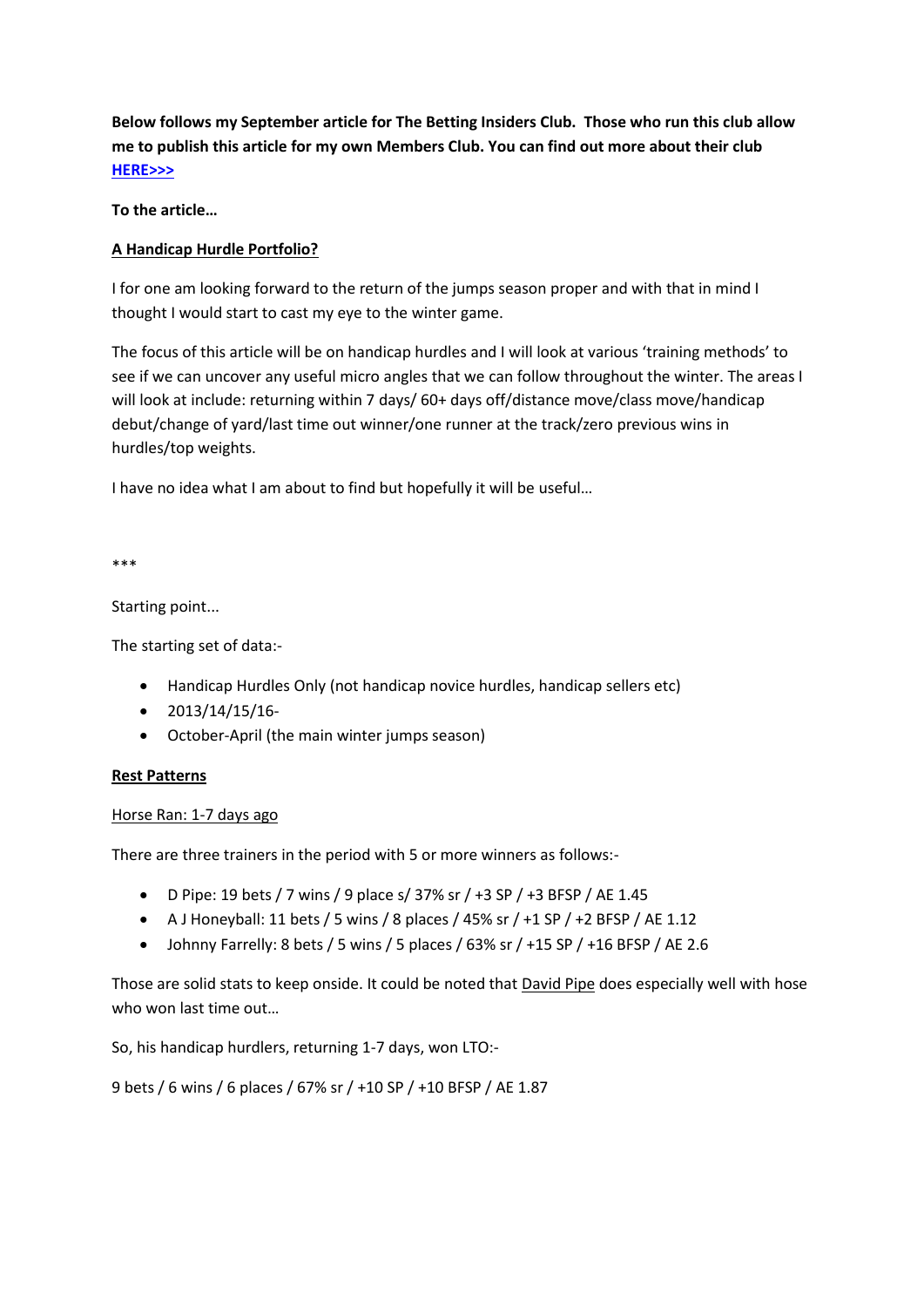BUT…you could also look at all of his national hunt handicappers…

- David Pipe
- All national hunt handicaps
- 2013- , Oct-April
- Ran 1-7 days ago
- WON LTO

19 bets / 10 wins / 12 places / 53% sr / +11 SP / +10 BFSP / AE 1.5

None of these three trainers will make you especially rich but the odd one opens at a decent price and many are well backed. It is also useful to know if you are ever tempted to take on one of their 'quick returners' in handicap hurdles.

Clearly there won't be many bets but they should be worth following when they do reappear.

### Horse Ran: 60+ days ago (60 or more days ago)

| <b>Trainer</b>      | <b>Bets</b> | <b>Wins</b> | Win%  | P/L(SP) | <b>Places</b> | Place% | Races | Race% | <b>ROI(SP)</b> | P/L(BF) | P/L(Plc) | <b>MxOdd</b> | A/E  |
|---------------------|-------------|-------------|-------|---------|---------------|--------|-------|-------|----------------|---------|----------|--------------|------|
| Pipe, D E           | 135         | 20          | 14.81 | 58.75   | 46            | 34.07  | 126   | 15.87 | 43.52          | 91      | 26.83    | 41.00        | 0.95 |
| Williams,<br>Evan   | 87          | 15          | 17.24 | 59.63   | 22            | 25.29  | 83    | 18.07 | 68.54          | 81.8    | $-4.63$  | 51.00        | 1.49 |
| Skelton,<br>Daniel  | 59          | 14          | 23.73 | 25      | 24            | 40.68  | 58    | 24.14 | 42.37          | 36.06   | 19.55    | 26.00        | 1.53 |
| Honeyball,<br>A J   | 38          | 10          | 26.32 | 27.02   | 18            | 47.37  | 37    | 27.03 | 71.11          | 37.11   | 16.83    | 41.00        | 1.57 |
| Daly, HD            | 33          | 6           | 18.18 | 55.5    | 11            | 33.33  | 33    | 18.18 | 168.18         | 66.12   | 6.56     | 41.00        | 1.42 |
| Symonds,<br>Tom     | 30          | 6           | 20    | 32.38   | 13            | 43.33  | 30    | 20    | 107.93         | 61.66   | 21.48    | 51.00        | 2.07 |
| Whillans,<br>D W    | 21          | .5          | 23.81 | 42      | 8             | 38.1   | 21    | 23.81 | 200            | 53.98   | 6.91     | 41.00        | 2.36 |
| Dalgleish,<br>Keith | 11          | 5           | 45.45 | 20.5    | 6             | 54.55  | 11    | 45.45 | 186.36         | 23.26   | 3.27     | 29.00        | 3.55 |

Without any further digging there are nine trainers who caught my eye…

A quick look at the two most prolific amongst them…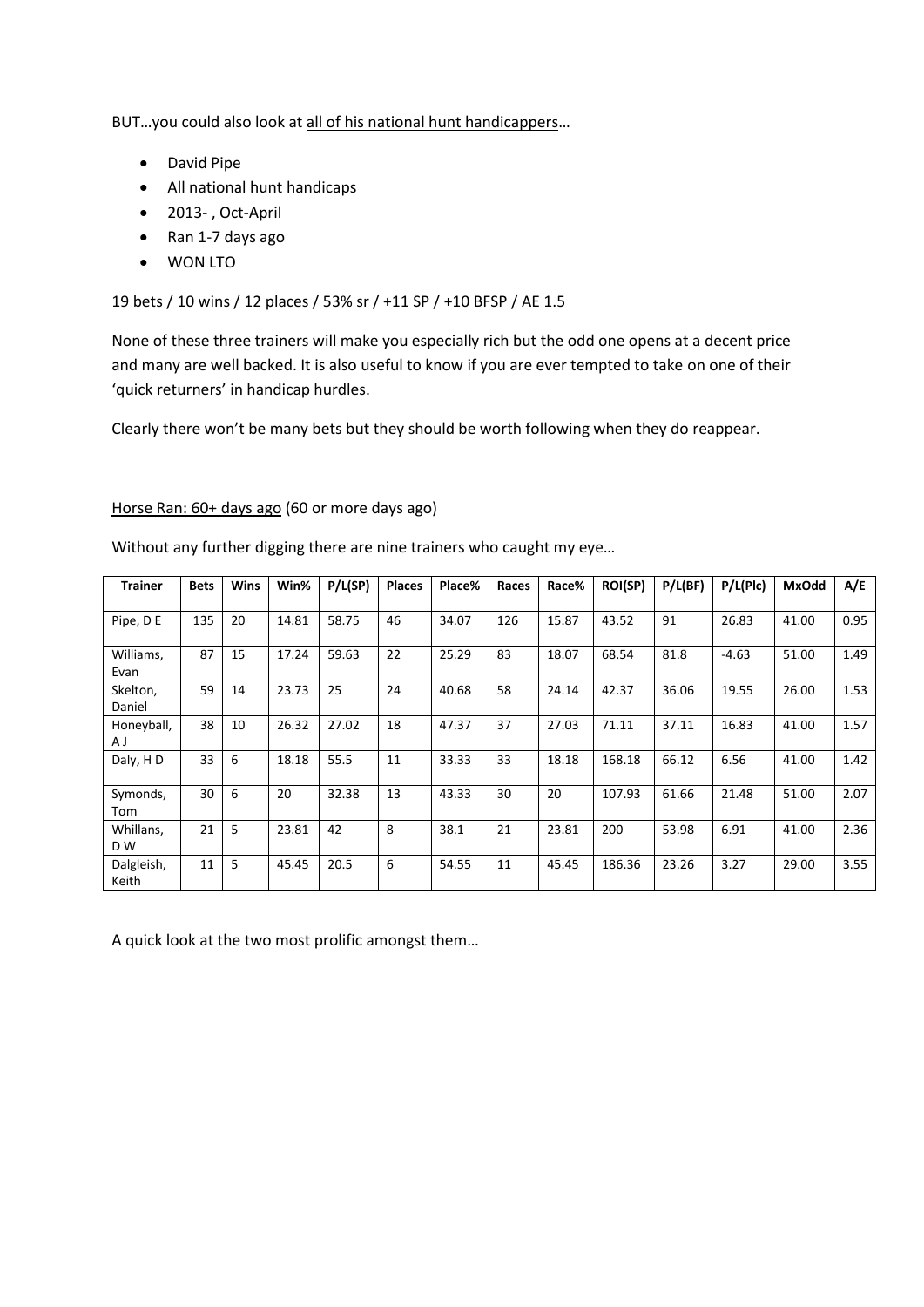## David Pipe

You could just focus on those returning in November:

38 bets / 8 wins / 14 places / 21% sr / +56 SP / +72 BFSP / AE 1.48

He was 0/10, 1 place last year and if my memory is correct his horses may not have been going well at that point. One to keep an eye on this November.

More specifically those returning at Cheltenham in November: 13 bets / 3 wins / 5 places / 23% sr / +38 SP / +49 BFSP / AE 2.07

### Evan Williams

His handicap hurdlers returning at class 3 and class 2 level are worth more serious consideration…

45 bets / 11 wins / 14 places / 24% sr / +77 SP / +96 BFSP / AE 2.17

(those going off 25/1 or bigger within this angle: 0/8, 1 place)

## **Distance Move** (from last run)

David Pipe appears to be somewhat of a master when moving his horses by around half a mile either down in distance or up in distance…

- Down 4.5 or 5f: 21 bets / 7 wins / 14 places / 33% sr / +44 SP / +56 BFSP / AE 1.72
- UP 4.5f or 5f: 27 bets / 8 wins / 13 places / 30% sr / +38 SP / +51 BFSP / AE 1.99

Combined this leaves an impressive looking…

|      | <b>Bets</b> | <b>Wins</b> | Win%  | P/L(SP) | Places | Place% | Races | Race% | <b>ROI(SP)</b> | P/L(BF) | PIc(BF) | P/L(Plc) | A/E  |
|------|-------------|-------------|-------|---------|--------|--------|-------|-------|----------------|---------|---------|----------|------|
| ALL  | 48          | 15          | 31.25 | 81.51   | 27     | 56.25  | 48    | 31.25 | 169.81         | 107.15  | 28      | 36.9     | 1.85 |
| 2016 | 7           | 5           | 71.43 | 52      | 5      | 71.43  | 7     | 71.43 | 742.86         | 64.75   | 6       | 12.18    | 5.62 |
| 2015 | 16          | 5           | 31.25 | 24.26   | 10     | 62.5   | 16    | 31.25 | 151.63         | 34.78   | 10      | 21.69    | 1.77 |
| 2014 | 13          | 4           | 30.77 | 9.25    | 8      | 61.54  | 13    | 30.77 | 71.15          | 11.19   | 8       | 6        | 1.84 |
| 2013 | 12          |             | 8.33  | -4      | 4      | 33.33  | 12    | 8.33  | $-33.33$       | $-3.56$ | 4       | $-2.97$  | 0.45 |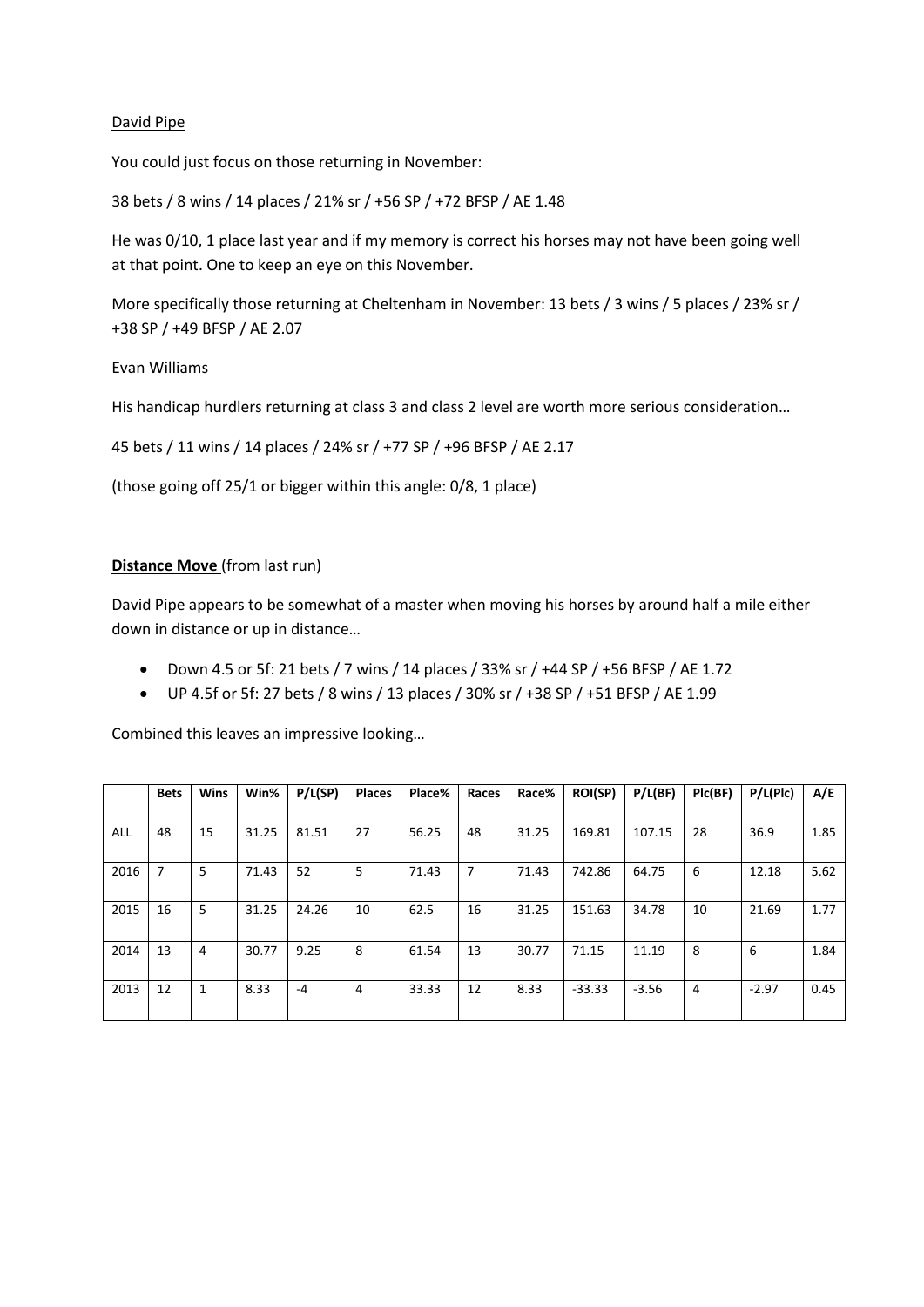## **Class Move** (from last run)

Jonjo O'Neill looks like he may be the trainer to focus on when it comes to moving a horse in class from its last run….

Up 1 class: 77 bets / 15 wins / 25 places / 19% sr / +22 SP / +34 BFSP / AE 1.26

These stats do include one winner at 25/1. In fact those going off at 11/1 or bigger are 1/27, 3 places.. -1 SP.

That means those more fancied runners, 10/1 or under SP:

```
50 bets / 14 wins / 22 places / 28% sr / +23 SP / +31 BFSP / AE 1.33
```
## **Handicap Hurdle Debut**

This is always an interesting area to look at and undoubtedly some trainers ensure their horses are 'well in' when tackling handicap company for the first time. As always there are trainers who are better at this than others. It may be worth focussing some of your attention on the following three trainers…

| <b>Trainer</b> | <b>Bets</b> | <b>Wins</b> | Win%  | P/L(SP) | <b>Places</b> | Place% | Races | Race% | <b>ROI(SP)</b> | P/L(BF) | P/L(Plc) | A/E  |
|----------------|-------------|-------------|-------|---------|---------------|--------|-------|-------|----------------|---------|----------|------|
| Richards, N    | 19          |             | 36.84 | 20.75   |               | 36.84  | 19    | 36.84 | 109.21         | 24.44   | $-1.86$  | 1.97 |
| G              |             |             |       |         |               |        |       |       |                |         |          |      |
| Honeyball,     | 19          |             | 36.84 | 48.63   | 12            | 63.16  | 19    | 36.84 | 255.95         | 59.93   | 19.65    | 2.27 |
| ΑJ             |             |             |       |         |               |        |       |       |                |         |          |      |
| Oliver,        | 11          |             | 45.45 | 24.5    | 9             | 81.82  | 11    | 45.45 | 222.73         | 26.35   | 19.27    | 4.35 |
| Henry          |             |             |       |         |               |        |       |       |                |         |          |      |

Not much more work is required with those three at this stage. I suspect the market will cotton on to their records at some point but for now they worth keeping onside.

### **Change of Yard**

Some trainers do very well with horses from other stables, that have already run under rules previously.

There is one trainer we should definitely keep onside in this arena and that is Dan Skelton…

### 23 bets / 7 wins / 11 places / 30% sr / +25 SP / +32 BFSP / AE 2.03

In time the market will be increasingly wary of these types and their opening prices may not be much to shout home about. But, for now, any horse that is running first time up for team Skelton, in a handicap hurdle, having been trained elsewhere, is certainly worth keeping onside.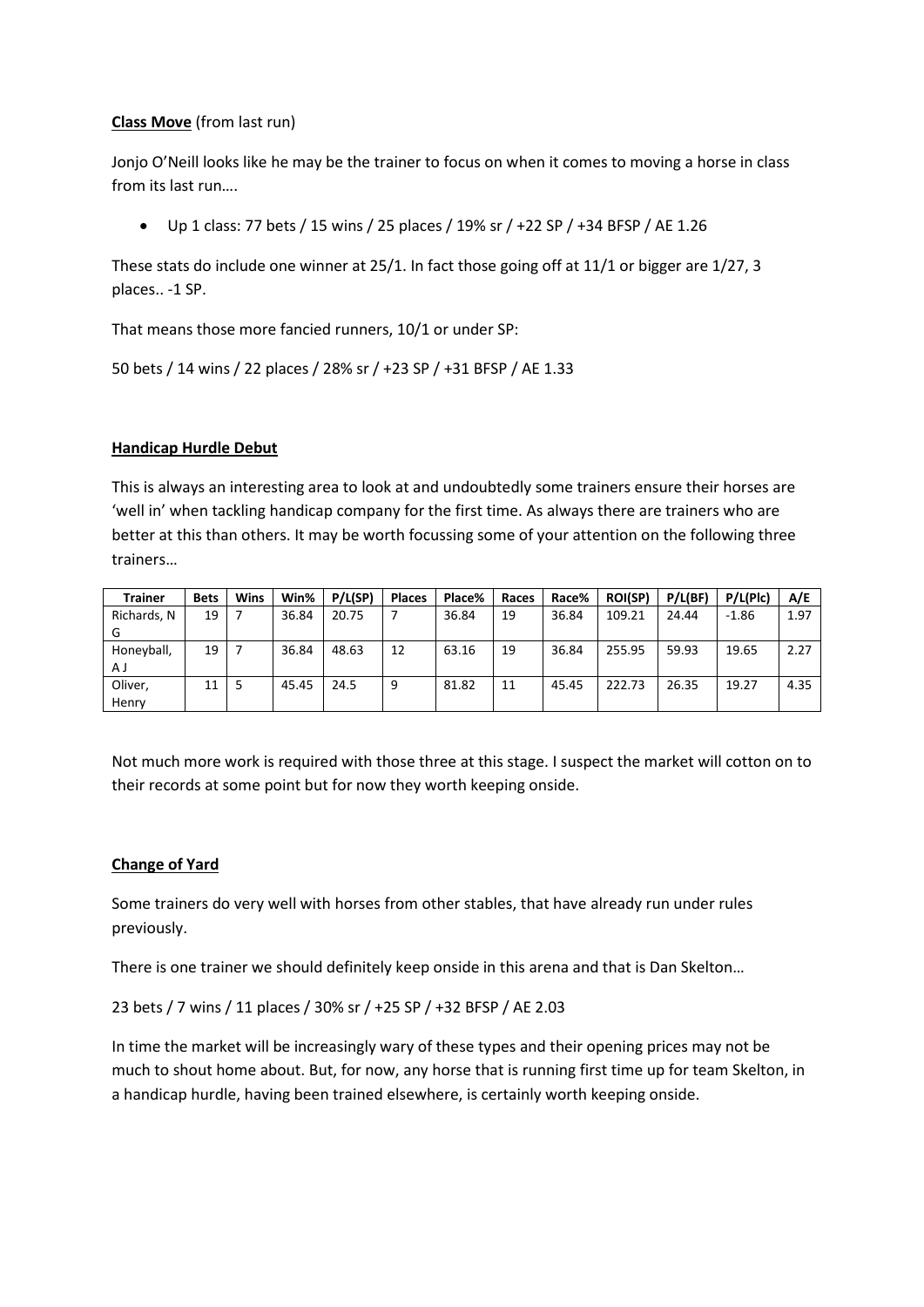## **Last Time Out Winners**

Sometimes I run these ideas through my HorseRaceBase system building software and the trainers that jump off the page really do surprise me. I didn't expect to see this name at the top of the pile when it comes to profit… (and four others of interest also)

| <b>Trainer</b>       | <b>Bets</b> | <b>Wins</b> | Win%  | P/L(SP) | <b>Places</b> | Place% | Races | Race% | <b>ROI(SP)</b> | P/L(BF) | P/L(Plc) | A/E  |
|----------------------|-------------|-------------|-------|---------|---------------|--------|-------|-------|----------------|---------|----------|------|
| Nicholls, PF         | 69          | 18          | 26.09 | 71.81   | 32            | 46.38  | 67    | 26.87 | 104.07         | 91.75   | 15.84    | 1.31 |
| Williams,<br>Evan    | 38          | 10          | 26.32 | 59.05   | 21            | 55.26  | 37    | 27.03 | 155.39         | 114.68  | 41.63    | 1.62 |
| King, A              | 34          | 7           | 20.59 | 25.6    | 12            | 35.29  | 34    | 20.59 | 75.29          | 30.54   | $-1.34$  | 1.16 |
| Gardner, Mrs         | 14          | 5           | 35.71 | 20      | 10            | 71.43  | 14    | 35.71 | 142.86         | 23.52   | 12.48    | 1.92 |
| Lavelle, Miss<br>E C | 12          | 5           | 41.67 | 15.75   | 6             | 50     | 12    | 41.67 | 131.25         | 16.97   | 1.91     | 2.11 |

# Paul Nicholls

- Carrying 11-8 or more (exc claims): 11/28, 16 places… 39% sr…+46 SP…+56 BFSP…AE 1.88
- Using a claiming jockey: 11/26, 13 places…42% sr…+58 SP…+72 BFSP…AE 2.14
- Up to 2m6f only: 17/54, 27 places…31% sr…+85 SP…+105 BFSP…AE 1.51 (1/15,5 places over further than this)

Judging by the overall figures it could be that the market has cottoned onto these types now. The 2016 figures: 5/13,8 places… +1 SP. He was only 2/22 in 2013 and has had quite a few bigger priced ones go in. So, some caution, but the headline figures are interesting.

In fact, those going off 11/1 or bigger: 5/18,9 places…28% sr…+65 SP…+79 BFSP…AE 4.39

### Evan Williams

Evan's stats do include one 40/1 winner but the figures for the more fancied ones are solid enough. Those going off 14/1 or shorter still: 9/32,16 places…28% sr…+24 SP…+30 BFSP…AE 1.52

#### \*\*\*

# **One Runner at the Track**

Not too much to attack on this front but this trainer/track combo, when only having the one runner at the track, could be of some interest moving forward…

• A J Honeyball/Taunton: 7 bets / 5 wins / 5 places / 71% sr / +31 SP / +37 BFSP / AE 4.72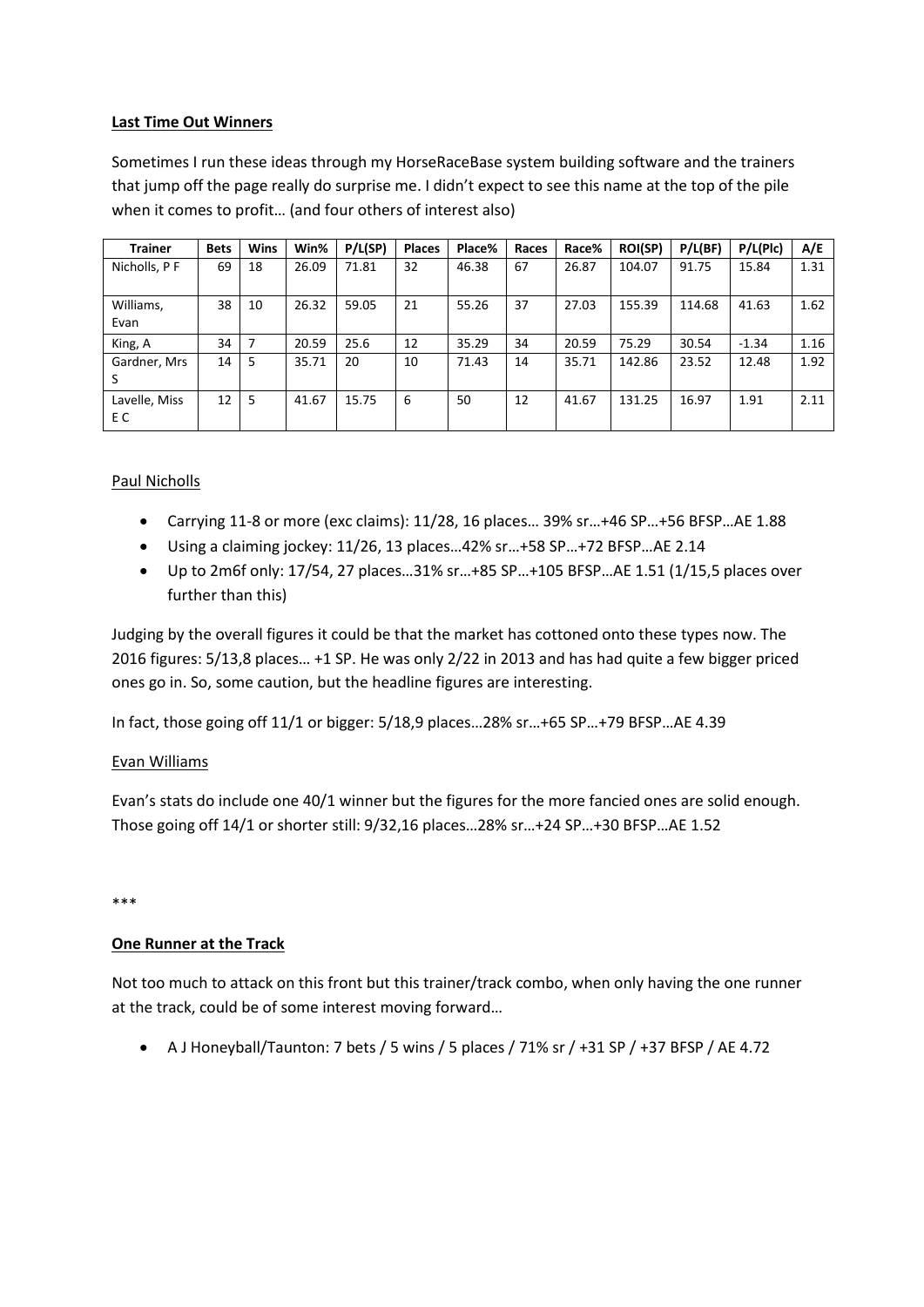#### **Horse Wins in Hurdle Races: 0**

The following six trainers appear to do well with those that have yet to win a hurdle race of any sort, running in a handicap hurdle here. These stats will include handicap hurdle debutants. The place stats are impressive also and if nothing else these are a good starting point for flagging up horses that may improve past previous non-winning form sooner rather than later.

| <b>Trainer</b> | <b>Bets</b> | <b>Wins</b>    | Win%  | P/L(SP) | <b>Places</b> | Place% | Races | Race% | <b>ROI(SP)</b> | P/L(BF) | P/L(Plc) | A/E  |
|----------------|-------------|----------------|-------|---------|---------------|--------|-------|-------|----------------|---------|----------|------|
| Honeyball,     | 44          | 16             | 36.36 | 75.14   | 26            | 59.09  | 42    | 38.1  | 170.77         | 78.28   | 36.27    | 2.12 |
| ΑJ             |             |                |       |         |               |        |       |       |                |         |          |      |
| Daly, HD       | 37          | 10             | 27.03 | 44.25   | 19            | 51.35  | 37    | 27.03 | 119.59         | 56.88   | 17.38    | 1.77 |
| Williams,      | 37          | 9              | 24.32 | 12.88   | 15            | 40.54  | 37    | 24.32 | 34.81          | 17.39   | 3.28     | 1.82 |
| lan            |             |                |       |         |               |        |       |       |                |         |          |      |
| Oliver,        | 27          | 8              | 29.63 | 27      | 14            | 51.85  | 27    | 29.63 | 100            | 31.28   | 12.53    | 2.41 |
| Henry          |             |                |       |         |               |        |       |       |                |         |          |      |
| Bailey, Mrs    | 24          | $\overline{7}$ | 29.17 | 36.43   | 15            | 62.5   | 24    | 29.17 | 151.79         | 48.58   | 28.93    | 1.65 |
| Caroline       |             |                |       |         |               |        |       |       |                |         |          |      |
| Dalgleish,     | 24          | $\overline{7}$ | 29.17 | 13.13   | 10            | 41.67  | 24    | 29.17 | 54.71          | 15.46   | 8.3      | 2.01 |
| Keith          |             |                |       |         |               |        |       |       |                |         |          |      |

### Anthony Honeyball

You could further improve his figures by simply looking at those horses with 0 wins in Handicap Hurdles. This angle builds on those figures above but adds a couple more winners and some more profit.

|      | <b>Bets</b> | Wins | Win%  | P/L(SP) | <b>Places</b> | Place% | Races | Race% | <b>ROI(SP)</b> | P/L(BF) | P/L(Plc) | A/E  |
|------|-------------|------|-------|---------|---------------|--------|-------|-------|----------------|---------|----------|------|
| ALL  | 54          | 18   | 33.33 | 95.14   | 28            | 51.85  | 52    | 34.62 | 176.19         | 104.72  | 36.1     | 2.08 |
| 2016 | 11          |      | 27.27 | q       |               | 63.64  | 11    | 27.27 | 81.82          | 10.81   | 7.19     | 1.59 |
| 2015 | 16          |      | 43.75 | 38.01   | 9             | 56.25  | 16    | 43.75 | 237.56         | 46.86   | 16.91    | 2.48 |
| 2014 | 20          | 6    | 30    | 37.13   | a             | 45     | 18    | 33.33 | 185.65         | 34.18   | 10.13    | 1.84 |
| 2013 |             |      | 28.57 | 11      |               | 42.86  |       | 28.57 | 157.14         | 12.87   | 1.87     | 2.99 |